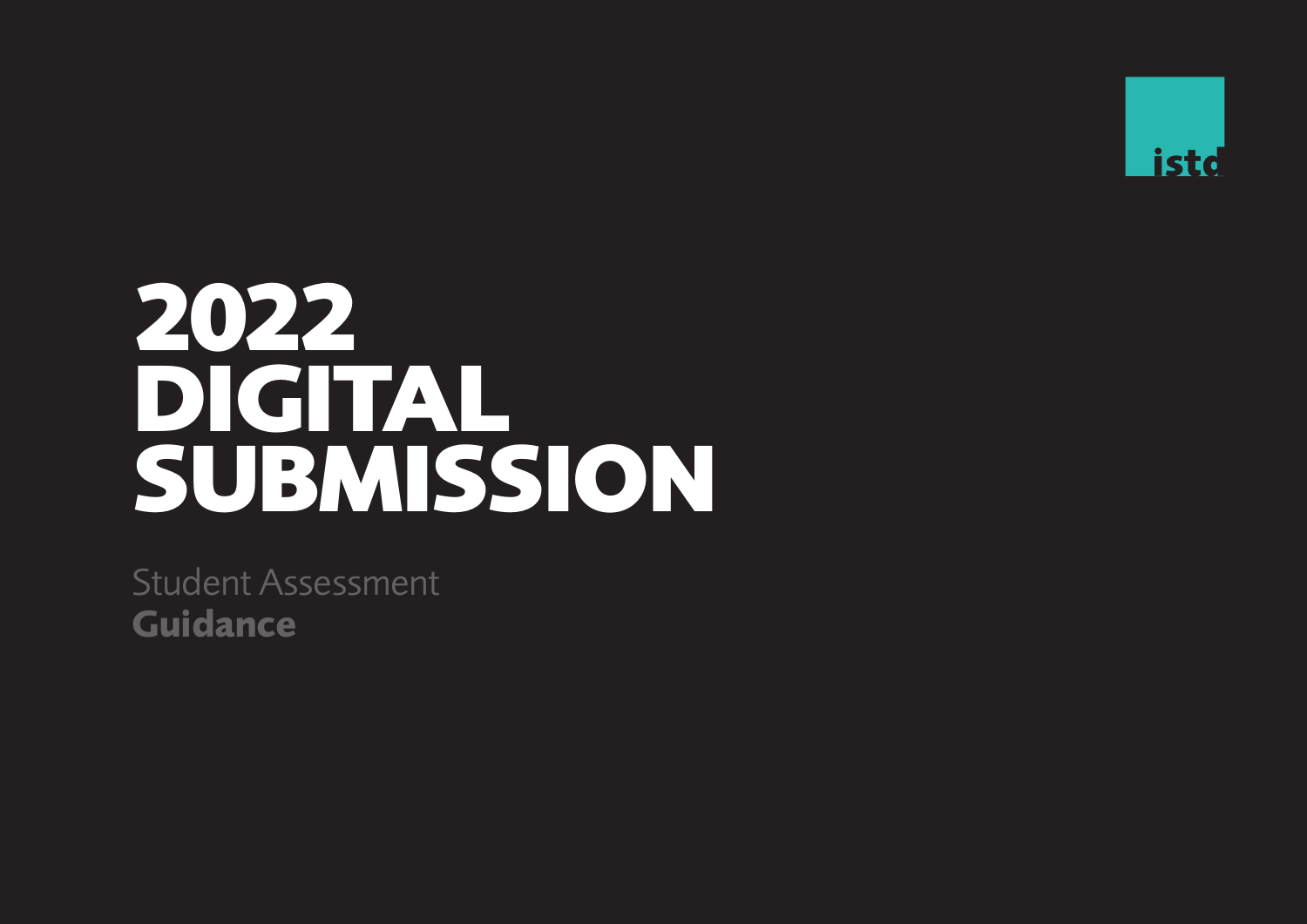# **2022 Submission deadlines**

- •North America **(NA) 25 April**
- •Main/UK **25 April**
- •Ireland **(IRE) 25 April**
- •Middle East **(ME) 20 May**
- •South Africa **(SA) October TBC**
- •Australasia **(AUS) November TBC**

Registration deadlines can be found on https://assessment.istd.org.uk Regional Coordinators are communicating with tutors to confirm submission details and further advice.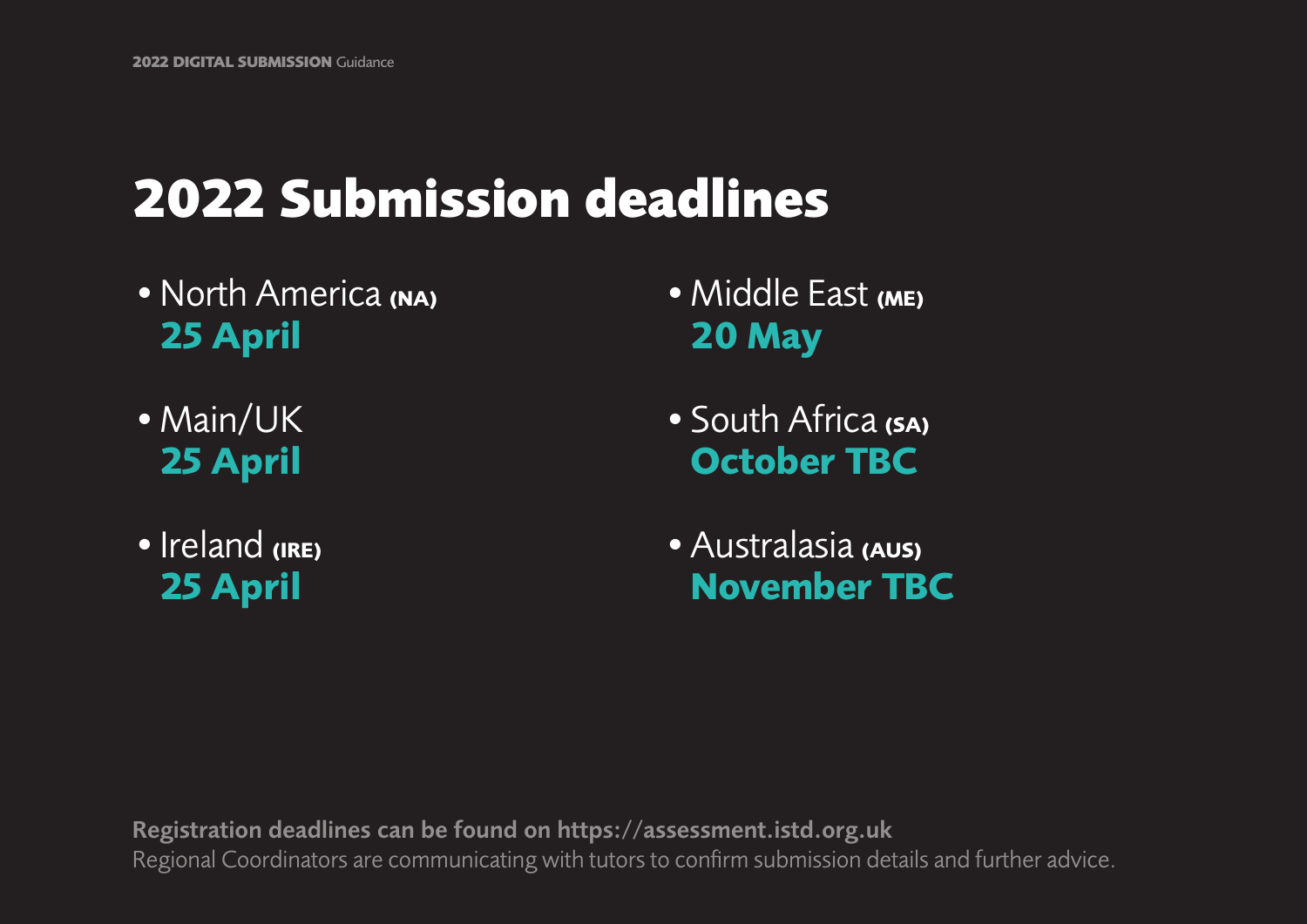# **Overview**

## **This document sets out specific guidance for digitally submitting your portfolio of work for the ISTD Student Assessment.**

We are aware that you will have been affected in many ways by the Covid-19 pandemic, resulting in education institutions moving to online-only provision. In most places, there is limited access to facilities or face-to-face tutorials. We have a new online platform that we hope will support you in making your digital submission and that by altering our usual physical assessment process this will help you continue with your academic studies and make your submission to our assessment. At the heart of our assessment is the best interest of the student – this remains our focus during this challenging time.

If you have any further queries please contact: education@istd.org.uk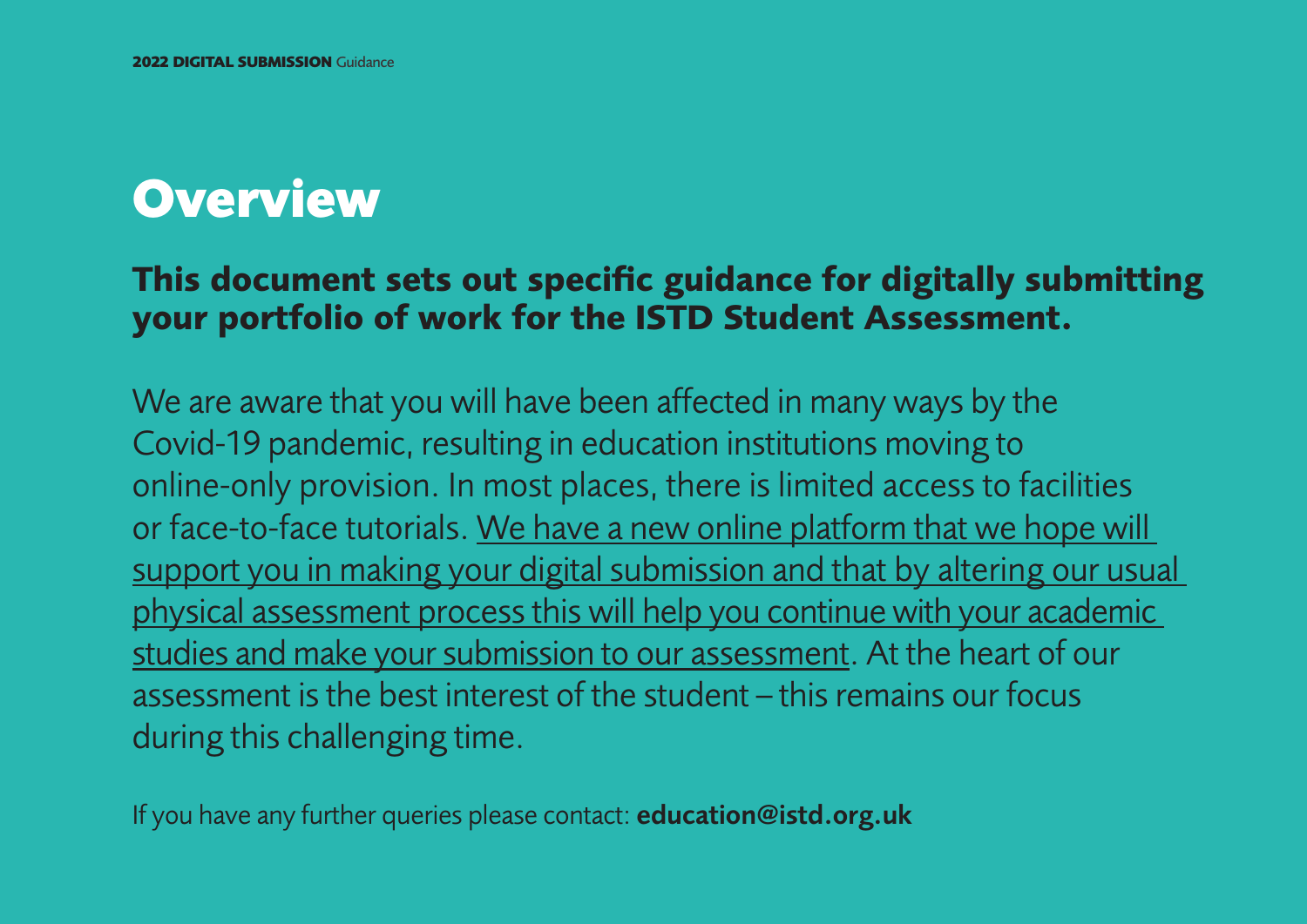# **Submission process**

**Ensure your tutor has registered you and your fee has been paid 1**

You and your tutor will be notified by email that this has been completed. **You cannot submit unless your fee has been paid**.

**Check this guidance document to prepare your portfolio 2 Check this guidance document to prepare your portfolio**<br>We have provided some guidance/suggestions as to how you may consider presenting your portfolio of work digitally. Ultimately we want to make this process as simple as possible, so, please present your work in the

most appropriate way that you feel best represents your submission.

- **Use your submission link to upload your work for final submission** Once your fee has been paid you (the student) will receive an individual secure link to submit your work. **3**
- **Follow the online upload guidance for each requirement of your submission** There are separate fields for your final outcomes and your supporting documents (strategy, specifications, research & development and any supporting images or videos). You can also specify up to 5 images for use in publications or promotion. **4**
- **5** Use the checklist and submit your work!<br>
You will receive confirmation of your submission via email. You will receive confirmation of your submission via email.

### If you have any queries, please contact **education@istd.org.uk**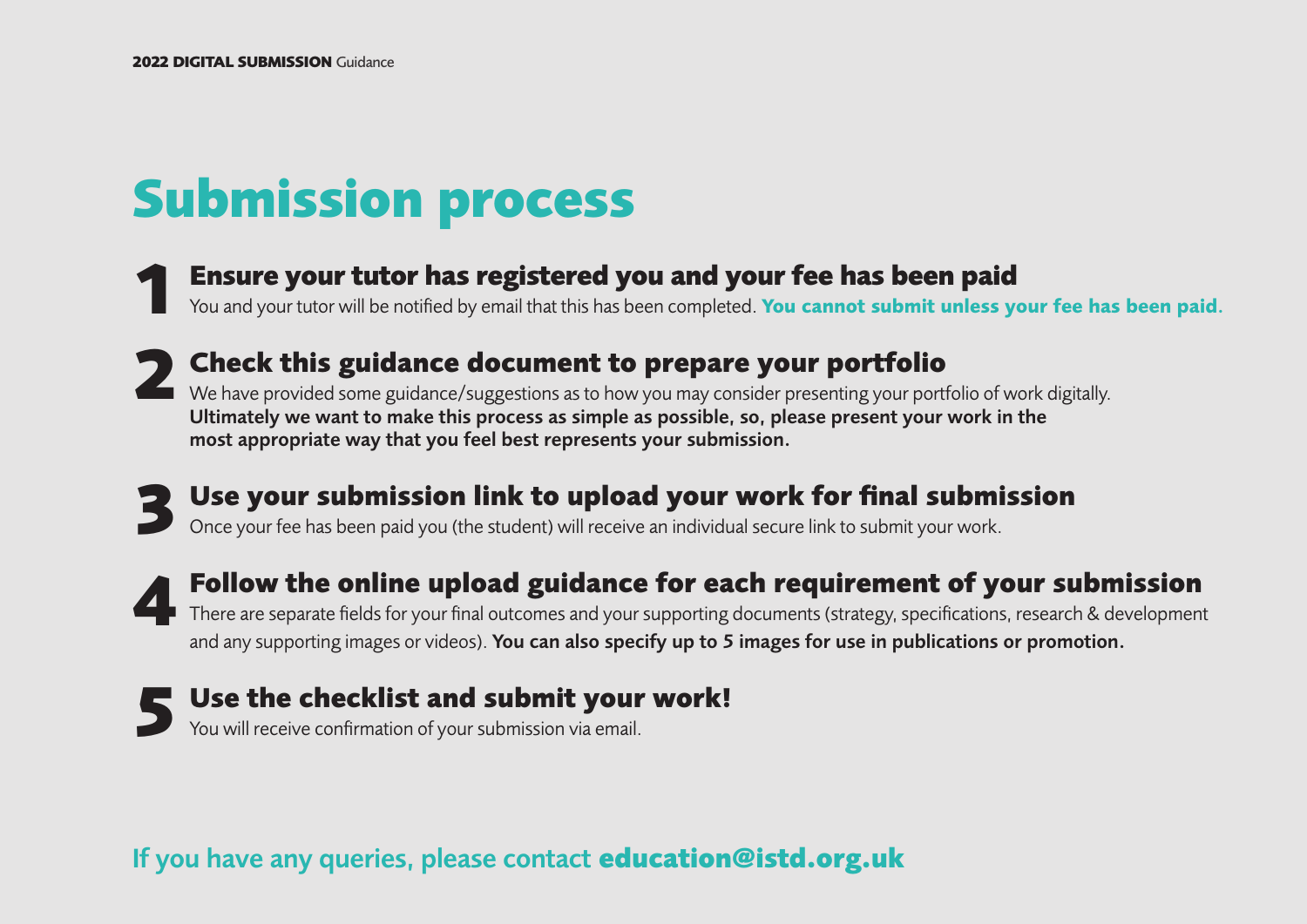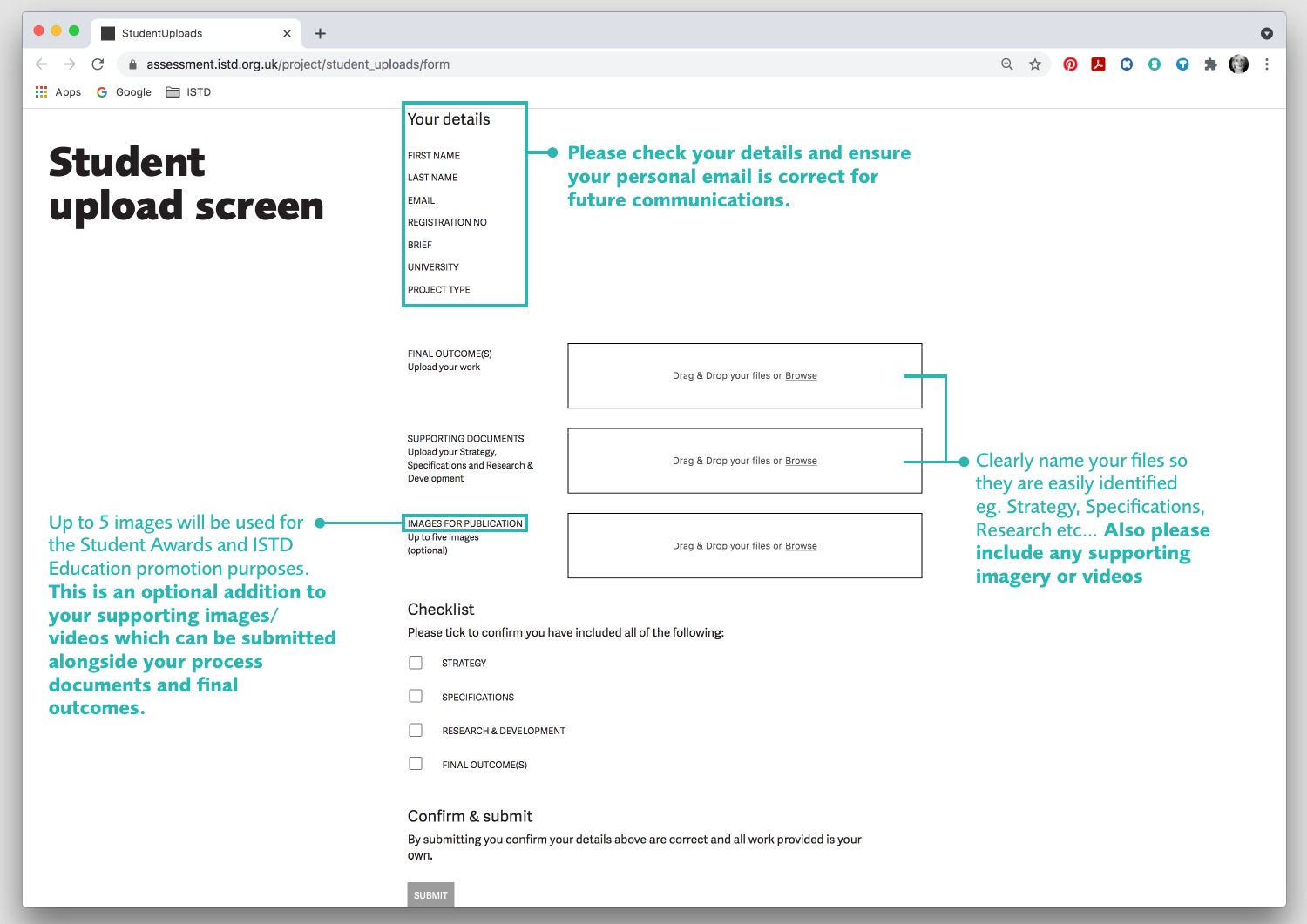# **2022 Strategy & Specifications update**

This year we are asking that the **Strategy and Specifications** are submitted as a single designed document that incorporates a minimum of 500 words that should reflect your ability to handle text matter and information hierarchy. This is partly to reduce the need for screen-based pieces to meet that textual word count in the designed prototype, but also to establish parity of typographic ability across media submissions. The word count can be reflected in the Strategy statement and also the body copy of the Specifications section used to express the rationale regarding typographic selection/use, overall design, layout, materials, production and other creative decisions.

Careful consideration should be given your layout, hierarchy and typographic detailing of this document and it should clearly articulate your project intentions – crucially how you will use typography to express your communication. It will be the first artefact the assessors will review.

You can view some examples of combined Strategy and Specifications documents in our Behance portfolio: https://www.behance.net/gallery/113804717/Strategy-and-Specification-examples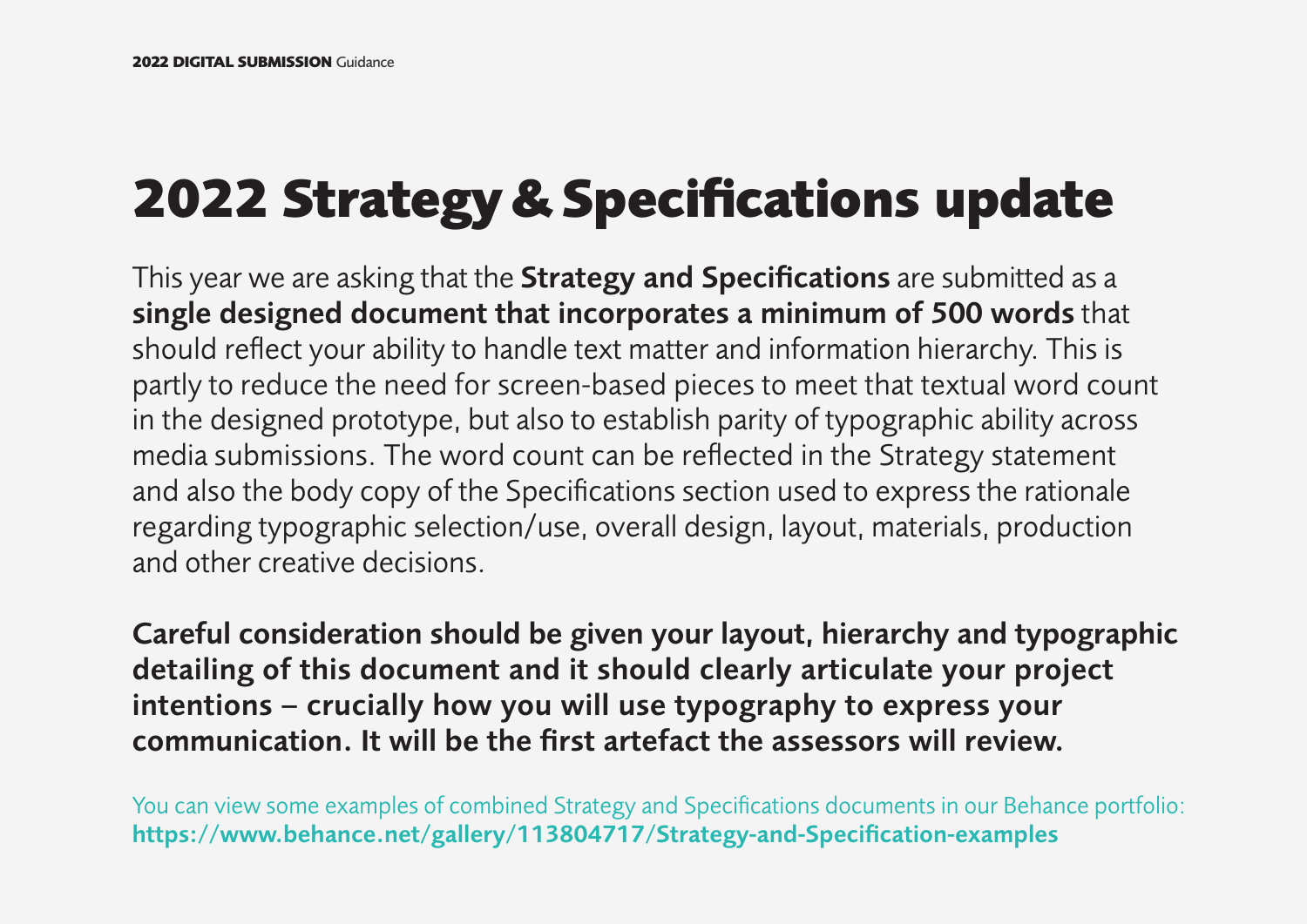# **Strategy & Specifications**

### **STRATEGY** (250–500 words)

Should be **quick to read**, outlining the following key aspects of the project trajectory:

- Factors considered in arriving at design approach
- Communication Goals
- Intended Audience
- Context of viewing/reading/interaction
- Key moments within the design trajectory which highlight critical thinking and analysis
- Description of final outcome that briefly\* highlights the key aspects of your design choices in terms of colour palette, typographic choices, materials/media, production methods and binding, if appropriate, etc.
- *\* Detailed information on production factors will be provided by you in your Specifications.*

### **SPECIFICATIONS**

The specifications should demonstrate **how and why design decisions have influenced the form of the project outcome** and how this impacts on the experience of the user or audience.

- Typographic, production/broadcast specifications,must be included and must reflect your detailed treatment of text matter.
- Using your layouts, present fully annotated typographic specifications and grid(s) where appropriate.
- Paper stock and other materials for print production should be described and visually referenced where possible.
- Refer to the **Specifications Guide** on pages 14–16 in the project brief pack for further information.

**Submit your Strategy and Specifications as a single PDF document.** If you are submitting a document that uses double-page spreads, please export your document as **PDF spreads**.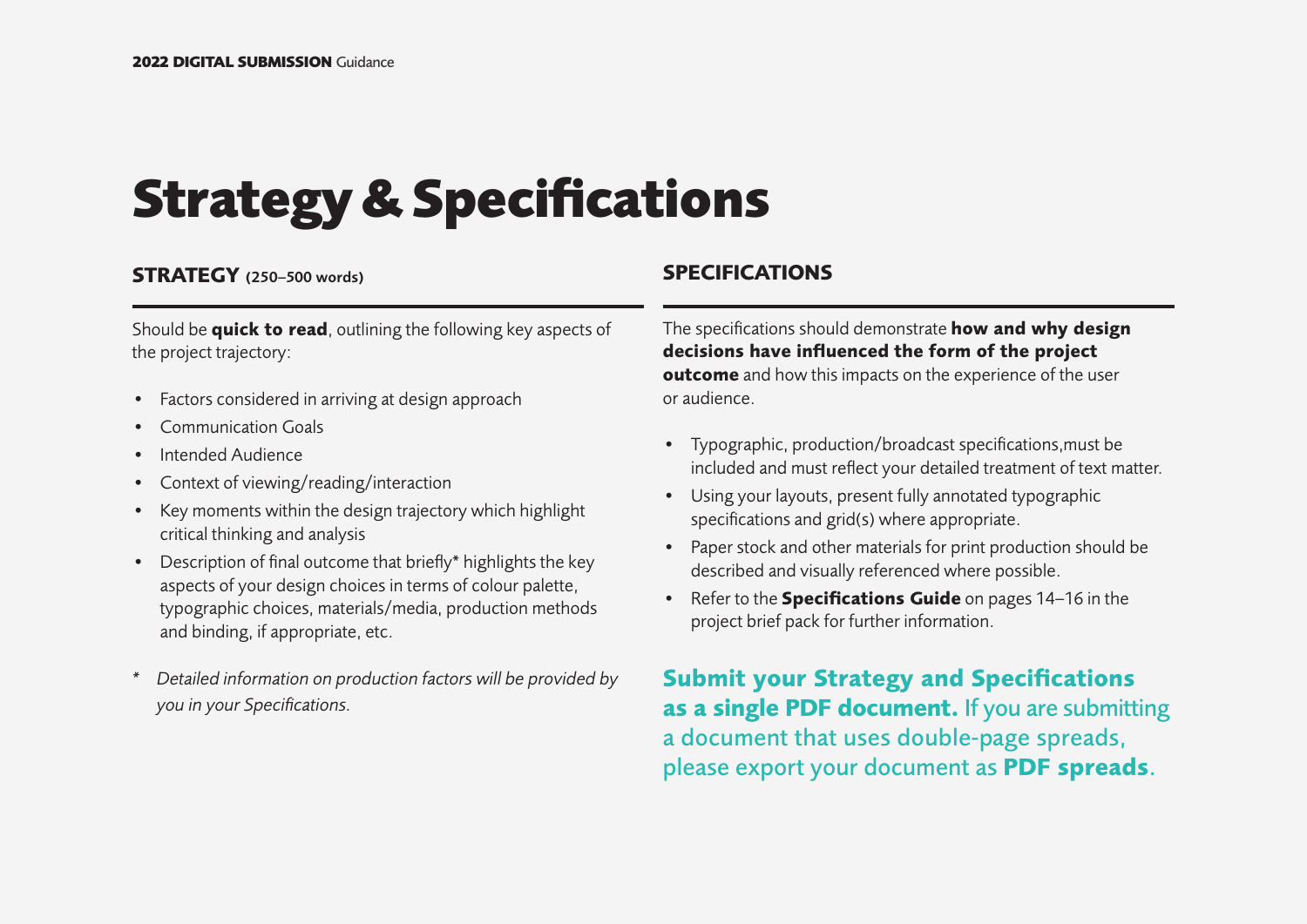# **Research & Concept/Design Development**

### **RESEARCH**

Should make clear to the assessor the **range of sources** consulted, as well as showing evidence of **primary research** that led to the generation of content in terms of – experimentation with materials, processes, original photography, illustration, interviews, recordings, image-making, etc.

### **CONCEPT/DESIGN DEVELOPMENT**

Should show the development of your design approach from inception to final product – iterations included – and **highlighting key decisions** along the way that helped you evolve and improve the solution.

**Your Research and Concept/Design Development may be submitted as separate PDFs/videos OR as a single amalgamated PDF/video.** Please ensure that both elements are clearly demonstrated for the assessor.

### **To demonstrate this you could consider:**

- Creating a **20–30pp PDF edited summary** of the key research and development themes and observations **OR**
- Creating an **unedited summary** of related sketchbooks/layout sheets/source material/etc as a **PDF with maximum 50pp**
- **• Research** and **Concept/Design Development** could also be **documented in video format.**

(*maximum 5 minutes with or without a voice-over*).

### **These elements are easy to create:**

Capture images of your sketchbook/layout sheets/pages on your phone or camera.

- The quality of the photography is less of an issue, as long as the subject matter is clear, suitably exposed and in focus.
- Convert these individual files into a single PDF job done (either automatically in Adobe Acrobat Pro, an online JPG-to-PDF converter, or manually in InDesign).
- Videos of your research/development work may also be submitted – approximately 5 minutes of footage is ample.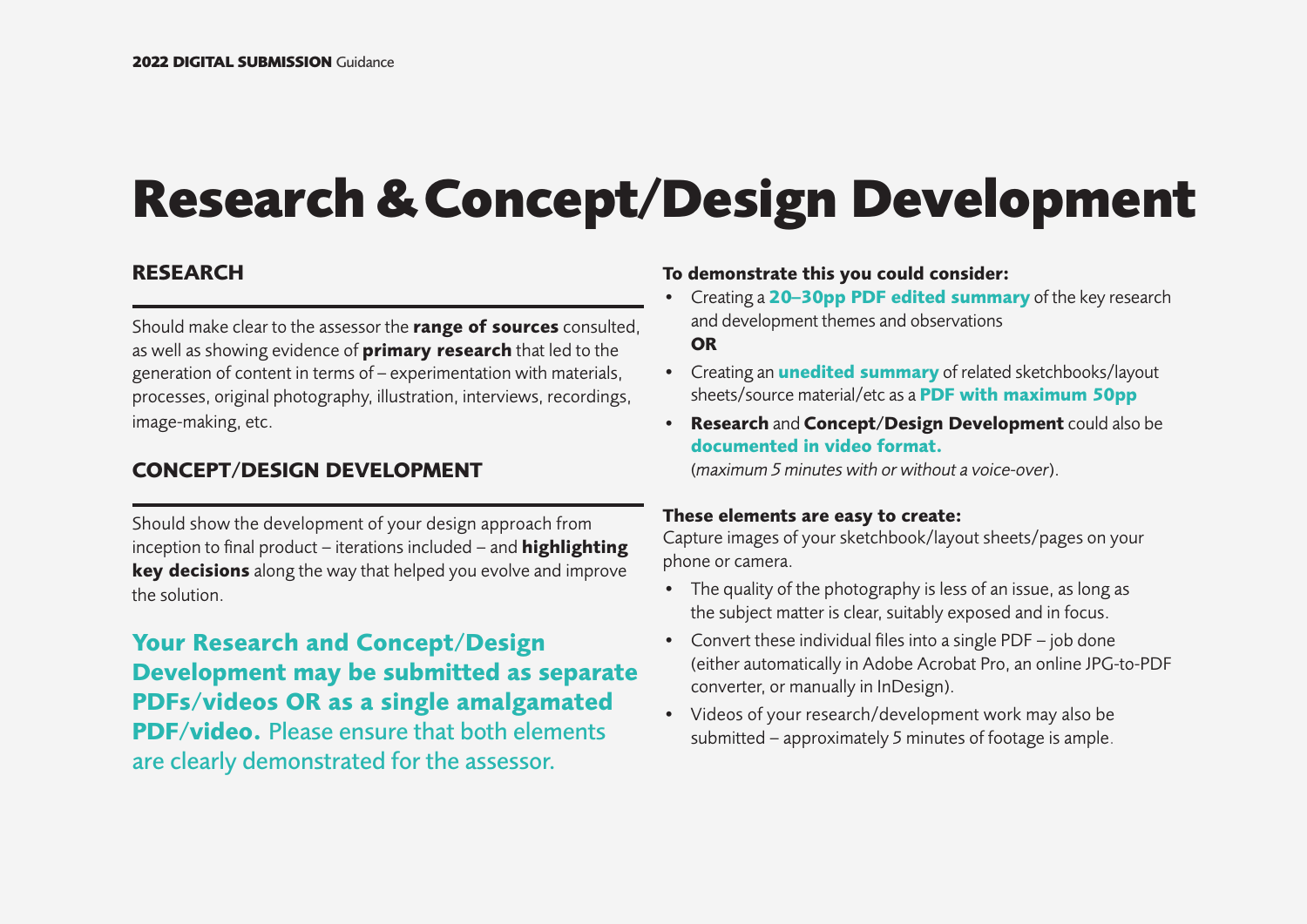# **Final Outcomes**

### **PRINTED OUTCOMES**

If you are submitting a piece of printed matter that uses double-page spreads, please export your document as **PDF spreads**.

If your document contains fold-outs, tip-ins, or other devices or finishes, please showcase how this would work within your final PDF document. **Images to support more experimental formats can be included here.** 

Posters and other pieces of printed ephemera can be saved as separate PDF documents. **Please label each piece of work clearly to guide the assessor** *eg. in chronological order if there is a proposed sequence to view a body of work etc.*

### **SCREEN-BASED OUTCOMES**

If you are submitting a **digital or motion** outcome, please ensure that it is compatible with being **viewed on a Mac** or provide alternative instructions on how to view or interact with the piece.

Ensure that **screen-based submissions have been tested for use** and it would be beneficial to see the final outcome in use. perhaps as:

- a **video/animation 'walk through' OR**
- as a **PDF detailing all notable screens** which highlight your concept, typographic approach and skills.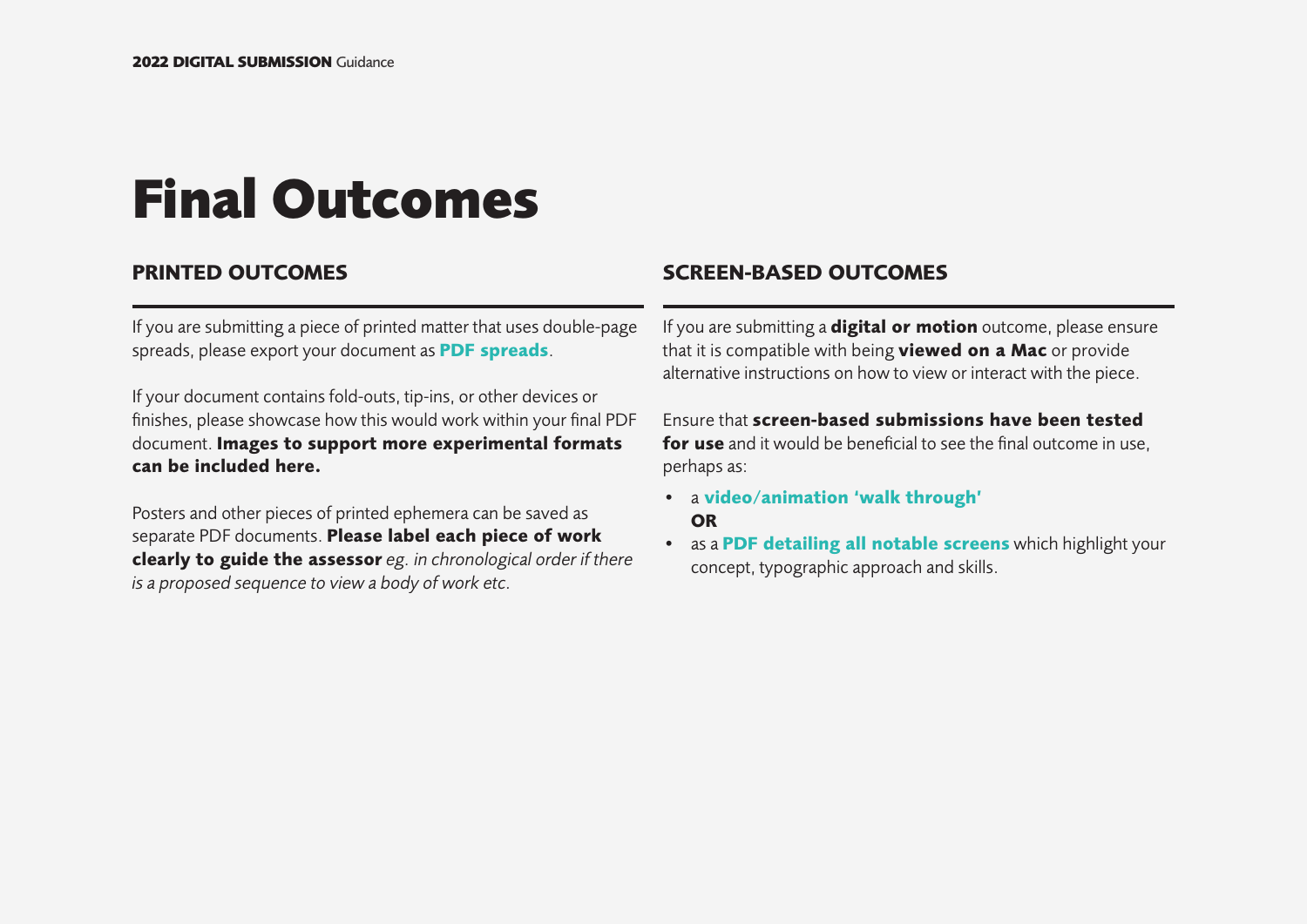# **Supporting imagery**

### **IMAGES TO SUPPORT PRINTED PIECES**

Where possible please include **images/mockups/visualisations**  that will allow us to see the intended craft and applied efficacy of your design strategy.

We will be able to see your layouts in detail from the PDF you submit, so no need to provide images for all layouts. Rather, these images/ mockups/visualisations should help us to assess your work in terms of design strategy, showing the intended interaction of text on paper stocks/materials, quality, structure and articulation of binding methods or relationships of scale, if there are multiple pieces of related print matter.

### **VIDEO TO SUPPORT PRINTED PIECES**

If you have been able to produce your final outcome, a **video** demonstrating interaction with the artefact(s) could very useful – **maximum of 5 minutes duration – with or without a voice-over.**

### **OPTIONAL IMAGES FOR PROMOTION**

Please include up to five images of your final outcome for promotional or publication use.

These will be used in the Student Awards and for ISTD Education promotion purposes. This is an optional addition to your supporting images/videos which can be submitted alongside your process documents and final outcomes.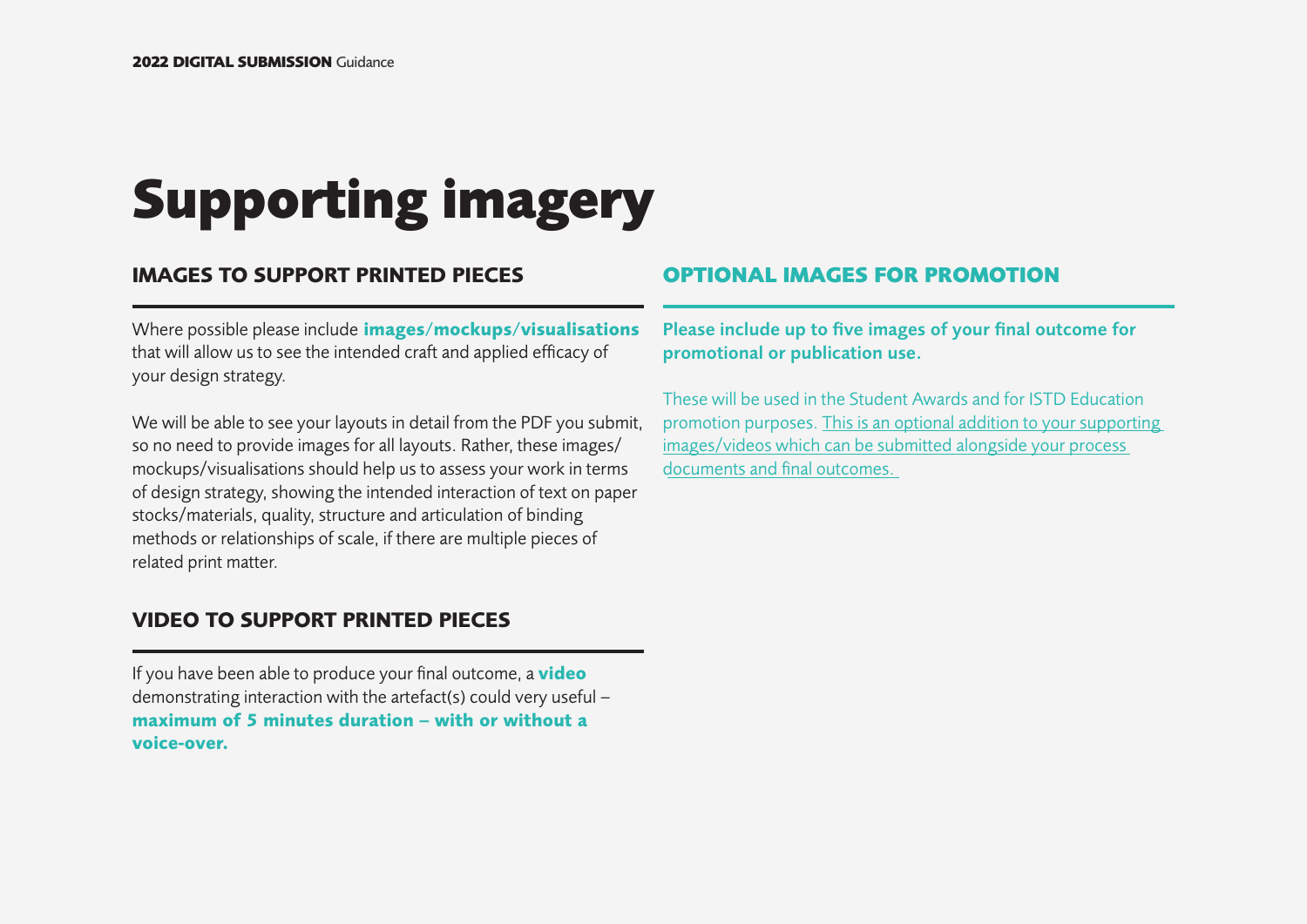# **Assessment Information**

## **No disadvantage at the Point-of-Assessment**

We are aware that many of you will have to adapt your submission and that this may ultimately affect your ability to fully realise projects – especially with physical prototypes/outcomes. Our assessment criteria have been adjusted to ensure that students whose final outcomes and wider portfolio of work may have been affected by the move to online submission will not be disadvantaged at the point of assessment.

Digitally presented outcomes such as PDF or video are welcome, as are photographed or digitally visualised process documents and outcomes.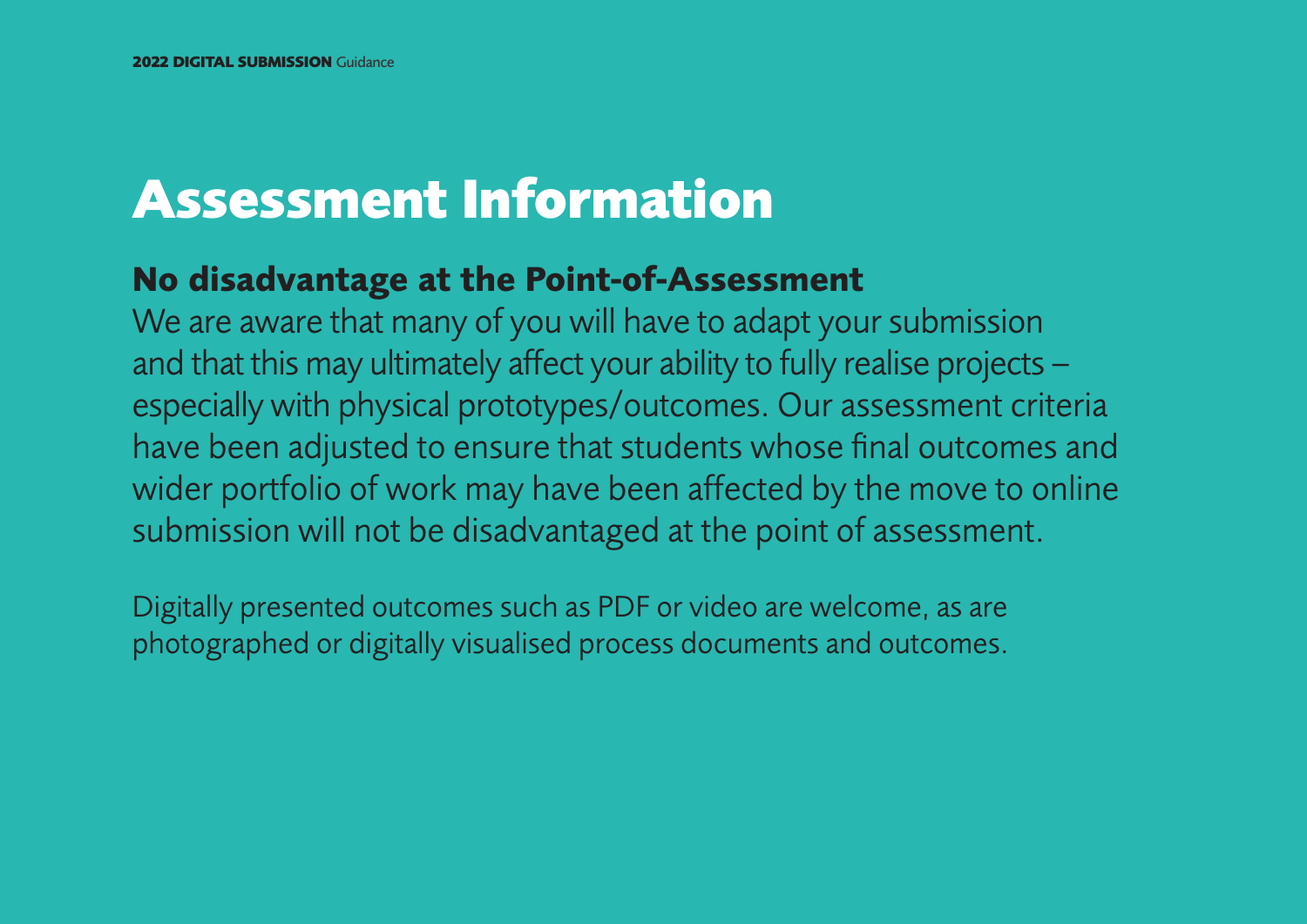# **Assessment Criteria**

#### **STRATEGY 10%**

- Each submission must be accompanied by a **strategy of 250–500 word**s, succinctly articulating the thought process underpinning your design proposals and how it implements typographic design to communicate with and influence the **specified target market/audience**. It should express what underpins your concept and how it has directed your research – not just a description of the various elements or a 'log' of what you did.
- While the Strategy will be read by assessors, write it to be understood by a client.

### **RESEARCH 10%**

- All submissions must be supported by relevant **primary and secondary research which contextualises and reinforces the proposed design concept.** We expect to see research into formats, typography, colour and materials relative to your topic and your audience.
- Your research work should show that a **range of ideas have been explored** before developing your selected concept. Ensure that you present this material in an clear and consecutive order that allows us to follow your thought and design process.
- You must cite fully your bibliographic/web sources and, where relevant, credit images.

### **CONCEPT DEVELOPMENT, DESIGN AND REALISATION 45%**

- Central to the realisation of your design concept must be the use of typography. The inclusion of images/illustrative content should be carefully considered as **your solution must be essentially typographic**. Images may be used but they should be there to support the typography, not take the place of it.
- Your design development should show that a **range of approaches** have been explored before choosing and developing your selected concept. Ensure that you present this material in an order that allows us to follow your thought/design process – including why you chose the particular format/s for your submission.
- Design development on screen must be described through digital process evidence.
- You must cite fully your bibliographic/web sources and, where relevant, credit images.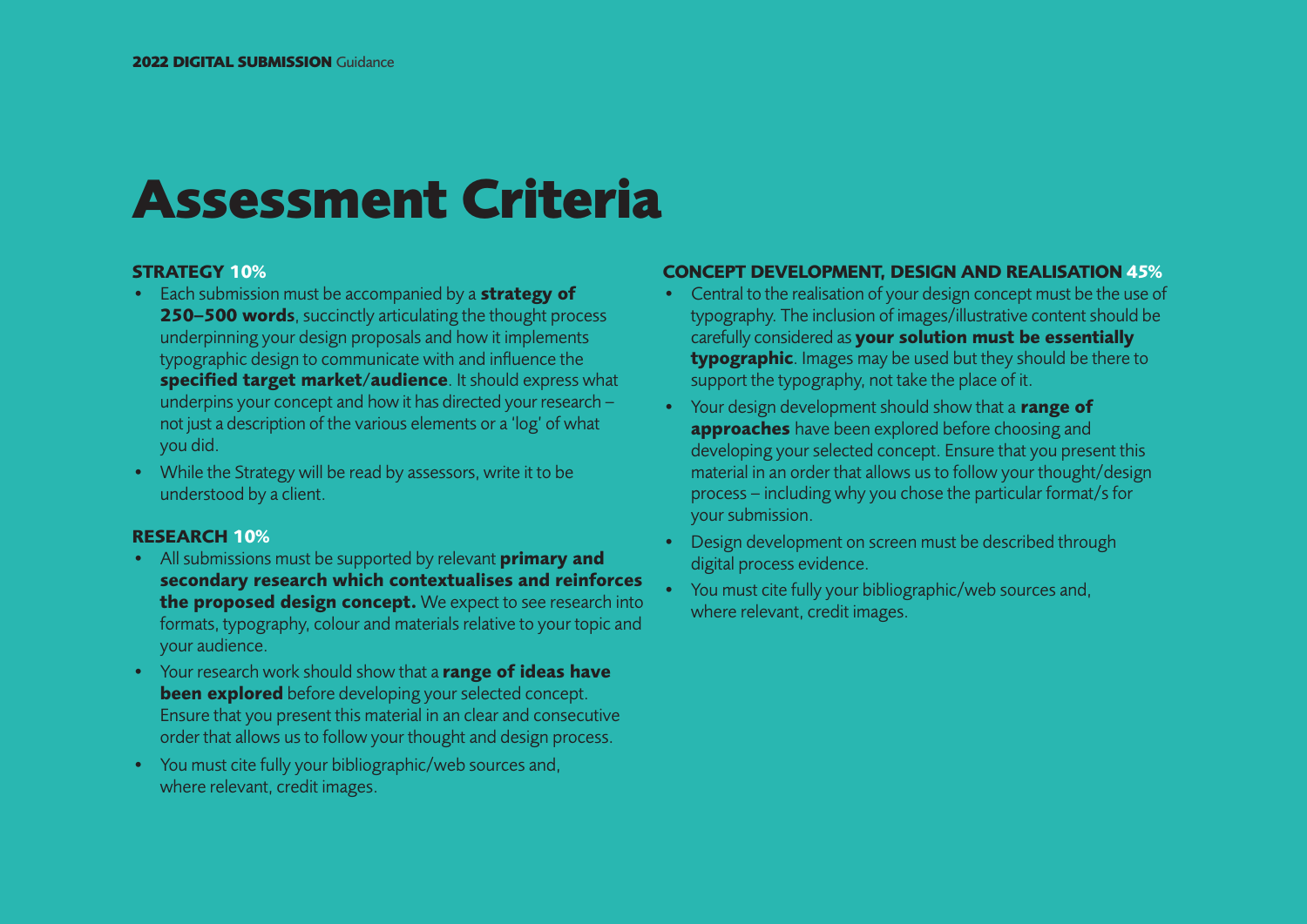# **Assessment Criteria** *continued*

### **TYPOGRAPHIC SKILLS 20%**

- The hierarchy of information in both print and screen formats must be clearly expressed through the inclusion and formatting of **at least 500 words of text into your final submission.\***
- It is essential that you demonstrate **rigorous attention to typographic detail** across all elements of your submission. Ensure that you check: spelling and hyphenation; punctuation; capitalisation; quote marks; widows/ orphans; hyphens/dashes; rags; justification/rivers – show your craft skills.
- **• Legibility**, whether in print or on screen, must be considered – and resolved.
- In screen-based submissions, consideration should be given, where relevant, to the relationship between sound and movement.

### **SPECIFICATIONS 10%**

- Typographic, production/broadcast specifications, must be included and must reflect your detailed treatment of text matter.
- **• Using your layouts, present fully annotated typographic specifications and grid(s)** where appropriate.
- Paper stock and other materials proposed for print production should be referenced where possible.
- Refer to the *Specifications Guides* pages in the briefing pack.

### **PRESENTATION 5%**

- Your digital submission should be easy for assessors to navigate through, with everything clearly labelled/named.
- Ensure that screen-based submissions have been tested for use. Occasionally we cannot open files – these proposals sadly fail.
- All submissions **must include PDF(s)/images** that reflect:
	- **concept origination**
	- **design development**
	- **form and usage**
	- **layout/grid system**
	- **media/material choices/proposals**
	- **typographic choice**
	- **typographic detailing**
	- **presentation images/visualisations of the outcomes**
- Finally, check that all of the requirements of your chosen brief are included and clearly identified.
- \* NB: Students submitting digital/animation/motion project outcomes are permitted to include the required minimum 500 word count in their Strategy and Specifications document. This allows assessors to review typographic skills, detailing and hierarchy in a publication context.